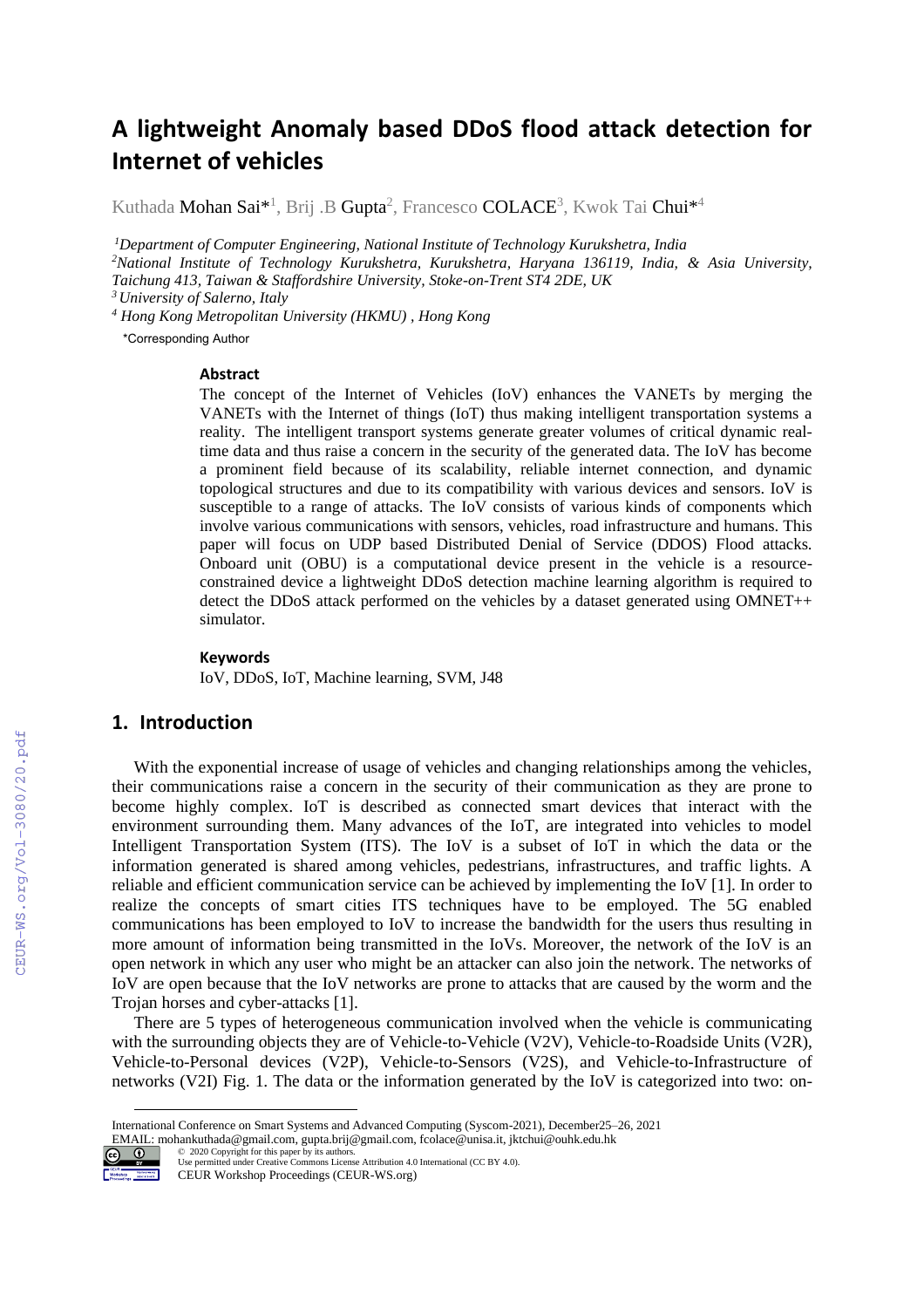road and onboard data. Vehicle's status like brakes, the velocity of the vehicle and working of various components of the engine are monitored by onboard data. The functionalities that are carried out on the road such as distance between the vehicles, pilot camera, blind spots and the traffic lights [\[4\]](#page-6-0) are monitored by the on-road data. To perform the computations an onboard unit (OBU) is present within the vehicle. It is also used to carry out Inter as well as intra communications that are depicted in Figure 1.



**Figure 1**: Heterogeneous Communication in IoV

The Distributed Denial of Service (DDoS) [\[2\]](#page-6-1) attack is one of the major threats for vehicles present in the IoV. Among the taxonomy of DDoS attacks flooding attacks are of major concern as they exhaust the cache and the computing resources of the OBU present on the vehicles. DDoS attack creates huge traffic using the DDoS attack from which the attacker exhausts the resources of the targeted host like the network bandwidth and the CPU tim[e\[26\].](#page-7-0)

Some of the examples of DDoS attacks are DNS flood, SYN Flood, UDP flood and Ping Flood [\[5\]](#page-6-2)[\[6\].](#page-6-3) The OBU of the vehicles is connected to various devices through wired and wireless means where each and every component is connected globally.

As the devices are connected globally and the resources of these devices have highly controlled the security of IoV becomes highly challengin[g\[3\].](#page-6-4) In our paper, we implement an anomaly-based lightweight DDoS detection, we generated a dataset using the OMNET+[+\[19\],](#page-7-1) sum[o\[20\]](#page-7-2) vein[s\[22\]](#page-7-3) and INE[T\[21\]](#page-7-4) tools in order to generate a dataset for the UDP flood attack and for reducing the number of features and an efficient feature selection algorithm Correlation-based feature selection algorithm is used to train a machine-learning algorithm Support vector machine(SVM) and the J48 classifier to classify the incoming traffic as positive or negative. Many researchers have proved that the SVM classifier has outperformed other classifier algorithms like k- nearest neighbour, random forest and even neural networks [\[8\]](#page-6-5) in order to verify this claim we used the J48 classifier to compare it with SVM.

#### **2. Related work**

Recently, authors propsed different techniques for DDoS attack detection [\[7\]](#page-6-6)[\[13\]](#page-7-5)[\[10\].](#page-6-7) Authors of [\[9\]](#page-6-8) proposed an anomaly detection scheme for VANETs in which they have used a convolution neural network for extracting the feature of the network traffic and to distinguish the incoming traffic they have used a threshold-based separation method.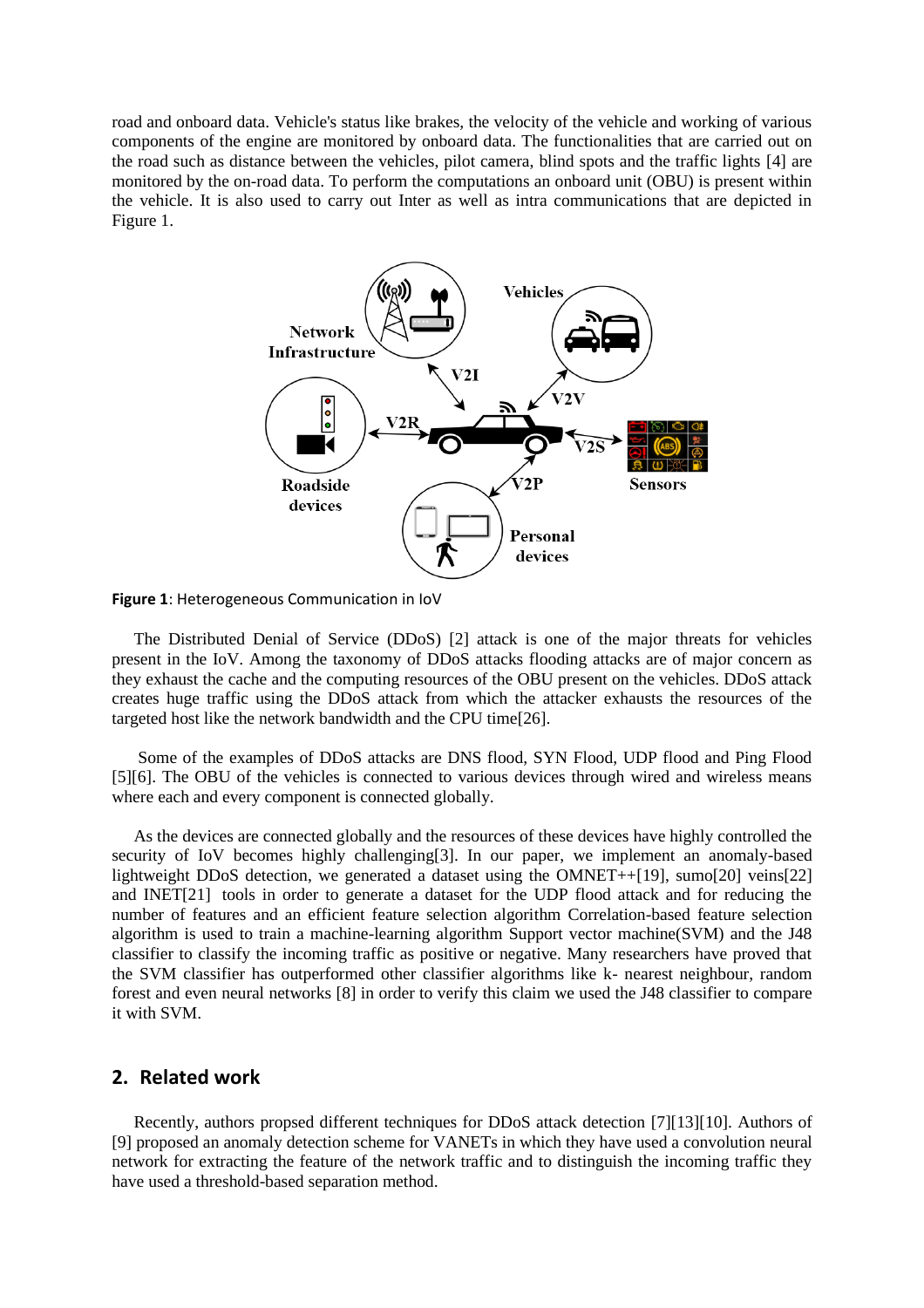This approach [\[11\]](#page-7-6) is an anomaly-based DDoS detection approach that uses Cauchy distribution based optimization for the feature selection and uses SVM based classifier for the attack classification.

The authors of [\[12\]](#page-7-7) presented an intelligent transport system using visual analytics in order to detect intrusions in road traffic data by integrating various data mining algorithms.

The authors of this model [\[25\]](#page-7-8) used the Correlation-based feature selection for reducing the number of features to 7 and performed the classification using a machine learning algorithm called J48 classifier on a Raspberry Pi and achieved satisfactory results for an IoT scenario.

The support vector machine-based IDS proposed in [\[27\]](#page-7-9) uses 3 features that are extracted from the packet arrival rate. Performance evaluation of this approach is done on a MatLab simulation and achieved satisfactory results for the DoS attack.

In [\[28\],](#page-7-10) in order to find out the anomalous nodes in the IoV network, the authors have proposed a statistical approach IDS for analysing the traffic flows. The model analyses the traffic and based on the insights provided by the model it classifies as an attack or not. The model can detect the anomalous nodes and attacks in the network.

# **3. Motivation**

The works proposed in the above approaches were designed using the datasets which were not suitable for the IoV and VANET scenarios. So a dataset especially created for the DDoS for the IoV scenario is much needed. Also, the works proposed earlier were focused on VANETs and hardly there is research done in the field of IoV for detection of cyberattacks in IoV. These things were considered in order to move ahead with our approach.

# **4. Proposed approach and Implementation**

A dataset is needed in order to design an anomaly-based approach for the IoV and the dataset should be related to the IoV scenarios. To get UDP based DDoS dataset we used simulators to generate the data. This dataset will be used to train the machine learning model which is deployed in the OBU of the vehicles. The tools which were used and their functionality are given in Table 1. A realistic test bed is required in order to get a perfect dataset. The SUMO tool is used for generating mobility traffic which is realistic. This traffic is imported into the OMNET++. The OMNET++ will use the INET libraries and VEINS framework to generate the network traffic in which the normal and attack packets for the IoV scenarios are configured. The resulting simulation generates scalar and vector files that keep track of every instance that took place during the simulation. These result files are filtered and labelled using the various SQL and normalizing techniques to obtain the required dataset.

#### **Table 1**

Tools used

| <b>Features</b> | Description                                   |
|-----------------|-----------------------------------------------|
| Throughput      | Amount of data for a given amount of time     |
| RepackHigh      | Number of packets received from Higher layers |
| RepackLow       | Number of packets received from Lower layers  |
| PacketC         | Count of the Packets                          |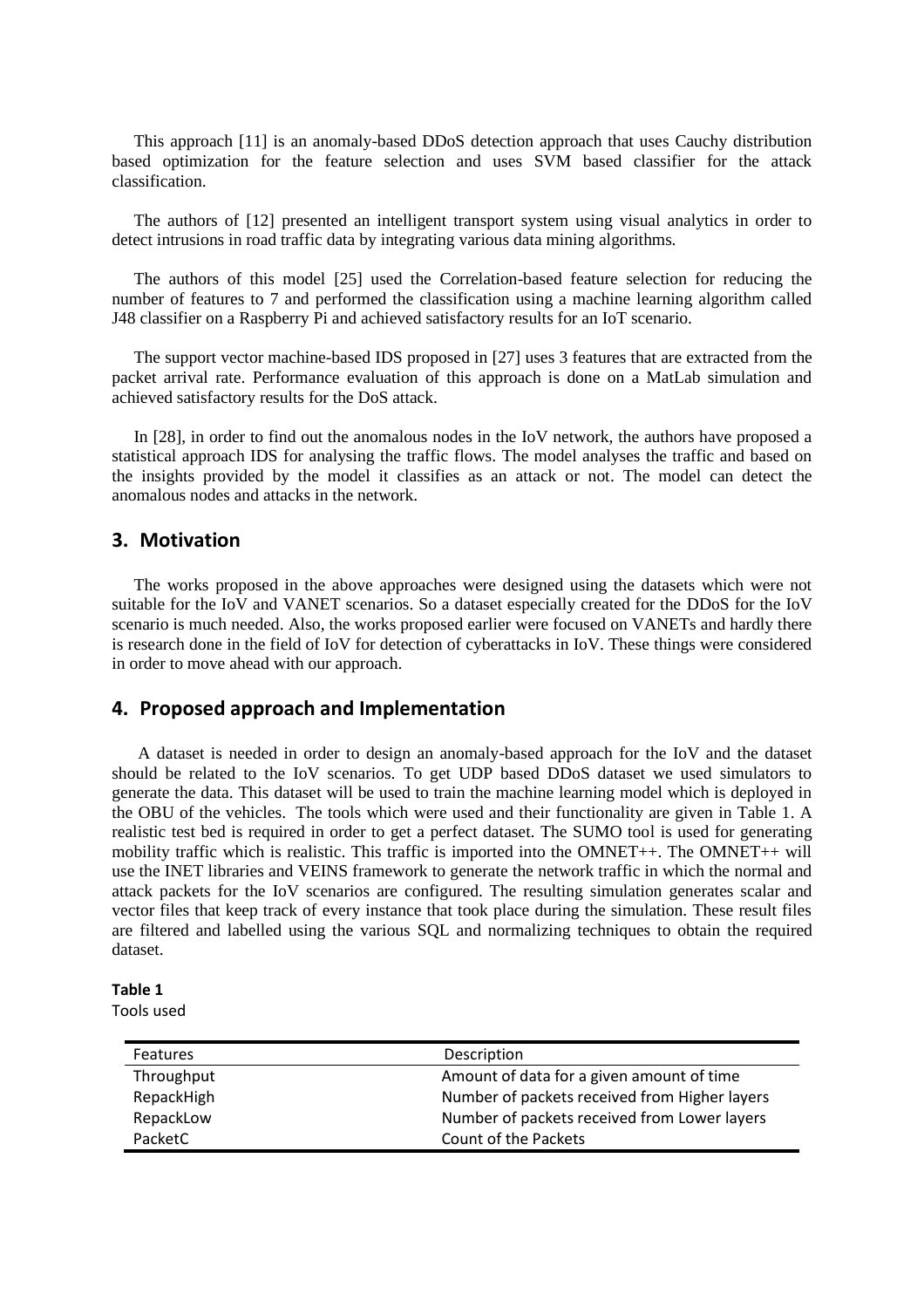The implementation flow of the proposed approach is given in Figure 2.



**Figure 2**: Overview of implementation

The resulting dataset has 29 features with 90350 instances which make it a heavy anomaly model for the OBU to process as it is power and resource-constrained. Hence it is necessary to make the model lightweight. We used a correlation-based feature selection model [\[15\]](#page-7-11) to select the features that will be sufficient for training the model. In order to evaluate the performance of the dataset, we used J48 [\[18\]](#page-7-12) and SV[M\[14\]](#page-7-13) classifier machine learning algorithms. In order to evaluate the performance of the machine learning models, we used Raspberry Pi3b+ [\[23\]](#page-7-14) which is a resource and powerconstrained device like the OBU present in the vehicles. Brief information about the CFS and J48, SVM classifiers is given below.

# **4.1. Correlation based feature selection**

"The algorithm evaluates the relation between output and correlated inputs["\[15\].](#page-7-11) The features for a classifier machine learning model can be selected based on the correlation among the features. The irrelevant and redundant features are ignored by this algorithm. The redundancy of a feature is determined by the algorithm when it is correlated with one feature or more features. The subset of features is selected when they are highly related to class and not correlated with each other. To improve the accuracy and for reducing the computation of the machine learning model the features that are redundant and not relevant are ignored. A subset of features with the highest merit is selected as the feature set and the selected features are utilised in order to train the proposed model. The merit of a feature subset is given by equation 1. In the equation the number of features present in a given subset is defined by k, the average of feature-class correlation is given by  $r_{cf}$  and the average of feature-feature correlation is given by r*ff.* 

$$
M_{k} = \frac{k\bar{r}_{cf}}{\sqrt{k + k(k-1)\bar{r}_{ff}}}
$$
(1)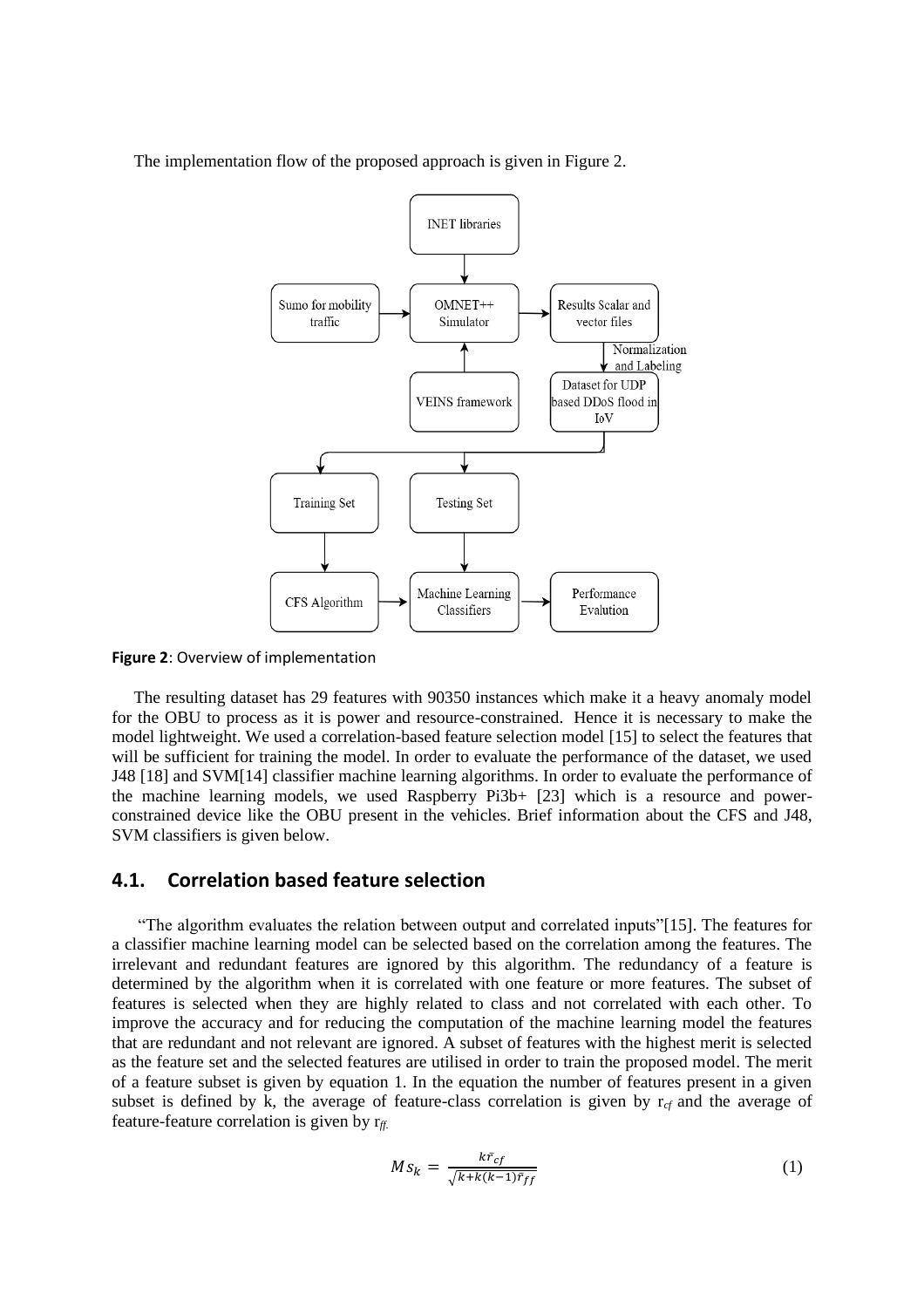# **4.2. J48 Classifier**

It is a machine learning classifier algorithm proposed by Ross quinal[n\[18\]](#page-7-12) and it is one of the decision tree generation algorithms. The J48 classifier is also a statistical classifier. The structure of the J48 classifier is a tree-like structure that has root nodes and leaf noodles which consists of the attributes or classes. The main advantage of J48 is that it can handle both continuous and discrete features. The overfitting problem in J48 can be solved by using the pruning techniques. The J48 classifier can also be used for datasets that do not have complete data in their datasets or even with non-significant features.

# **4.3. Support vector machine(SVM)**

"The support vector machine (SVM) is a supervised machine learning algorithm which is used for both classification and regression purposes["\[14\].](#page-7-13) Wide ranges of applications use SVM as a classifier. The working of SVM is based on the support vectors and hyperplane.

A hyperplane is a flat subspace that has one less dimension of the coordinate system that it is represented. For a 2-d coordinate system it is given by  $P_0 + P_1X_1 + P_2X_2 = 0$  In m-D coordinate it is represented by  $P_0 + P_1X_1 + P_2X_2 + \ldots + P_mX_m = 0$ .

The CFS algorithm is applied to the dataset generated from the simulation with the help of the weka [\[24\]](#page-7-15) evaluation tool and the top 4 features from the resulting feature set were chosen to train the machine learning algorithms. The machine learning models were trained and tested in the weka evaluation tool using the generated dataset that is divided into two parts one consisting of 63245 training instances and the other consisting of 27105 testing instances. By using the CFS algorithm the features are reduced to 4 and all the instances of the training data set were handled by the Raspberry Pi and the dataset was used for evaluating the model on the WEKA tool by using the SVM and J48 classifiers.

The performance parameters of the model with SVM and J48 are compared and observed which is given in section 5. The parameters used for evaluating are the confusion matrix, F-measure, recall, precision, "False positive rate (FPR), True positive rate (TPR), False Negative rate (TNR), True Negative rate (TNR) and accuracy".

### **5. Results and observations**

### **5.1. Results**

The dataset generated by the OMNET++ simulator was fed into the CFS algorithms and the top four features of the selected feature set by the CFS algorithm are given in the Table 2 along with their description.performance parameters of the model with SVM and J48 are compared and observed which is given in this section.

| <b>Features</b> | Description                                   |
|-----------------|-----------------------------------------------|
| Throughput      | Amount of data for a given amount of time     |
| RepackHigh      | Number of packets received from Higher layers |
| RepackLow       | Number of packets received from Lower layers  |
| PacketC         | Count of the Packets                          |

**Table 2** Features selected by CFS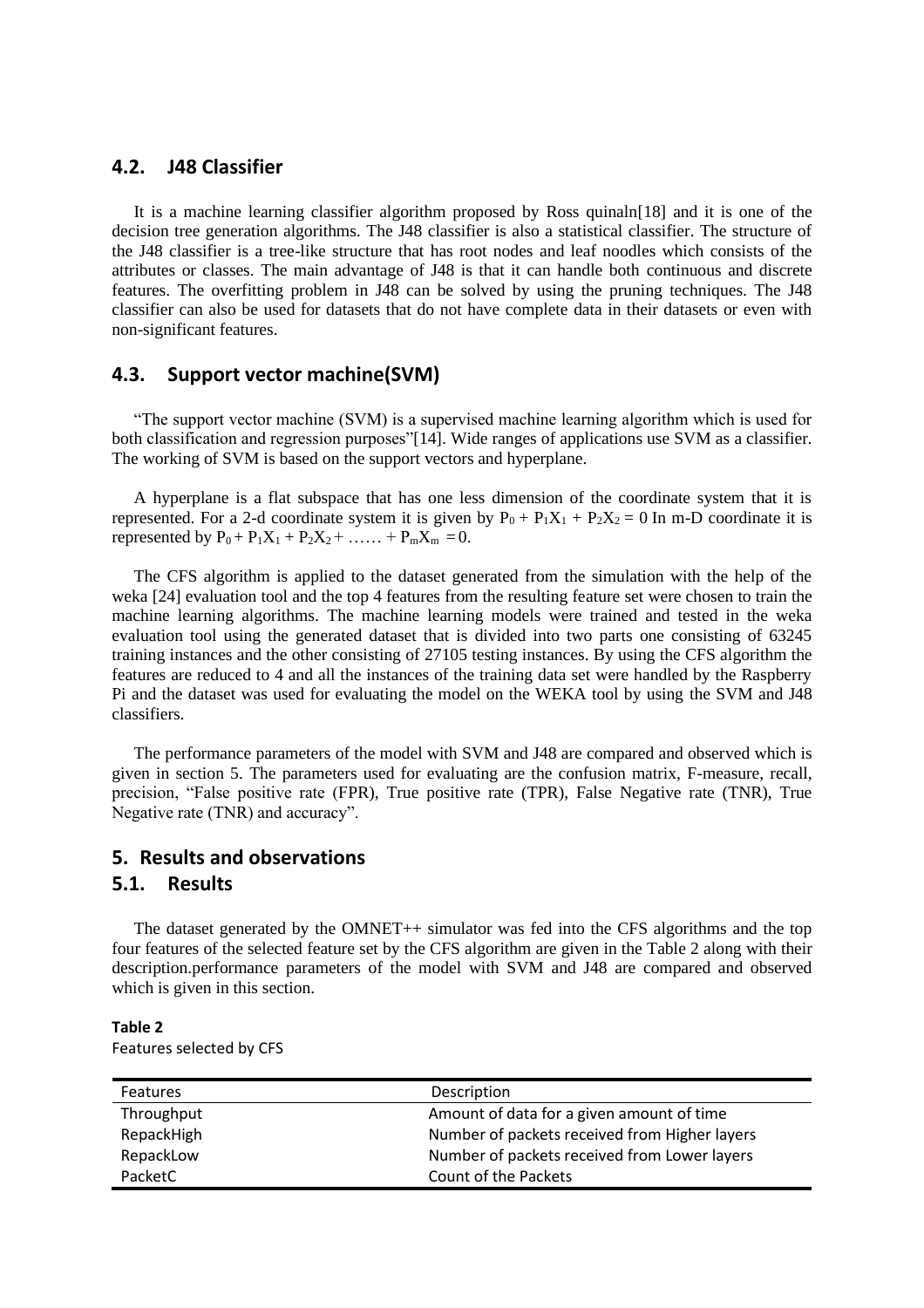The confusion matrixes for the J48 and SVM classifier are given in Figure 3 and 4 respectively.

A classified instance is said to be true positive if the classified instance is an attack packet. An instance is said to be true negative if the classified instance is a normal packet. An instance is said to be false positive if the instance is a normal packet but classified as attack packet. An instance is said to be false negative if the instance is an attack packet but classified as normal packet.

| <b>True Positive</b>  | <b>False Negative</b> |
|-----------------------|-----------------------|
| 16164                 | 18                    |
| <b>False Positive</b> | <b>True Negative</b>  |
| 37                    | 10886                 |

**Figure 3**: Confusion matrix for J48

| <b>True Positive</b><br>15989 | <b>False Negative</b><br>20 |
|-------------------------------|-----------------------------|
| <b>False Positive</b>         | <b>True Negative</b>        |
| 212                           | 10884                       |

**Figure 4**: Confusion matrix for SVM

The detection accuracy of the trained models is compared in Table 3 by evaluating the models in WEKA evaluation tool running on Raspberry Pi 3b+.

### **Table 3**

Detection accuracy of proposed model with J48 and SVM

| Measure                          | Value for J48 | Value for SVM |
|----------------------------------|---------------|---------------|
| Sensitivity                      | 0.9989        | 0.9988        |
| Specificity                      | 0.9966        | 0.9809        |
| Precision                        | 0.9977        | 0.9869        |
| <b>Negative Predictive Value</b> | 0.9983        | 0.9982        |
| <b>False Positive Rate</b>       | 0.0034        | 0.0191        |
| <b>False Negative Rate</b>       | 0.0011        | 0.0012        |
| Accuracy                         | 0.9980        | 0.9914        |
| F1 score                         | 0.9983        | 0.9928        |

# **5.2. Observations**

• By using CFS we have achieved lightweight DDoS detection for OBU by greatly reducing the number of features. It is known that if the number of features are more, the system becomes more complex and it requires more computational power. By reducing the number of features from 29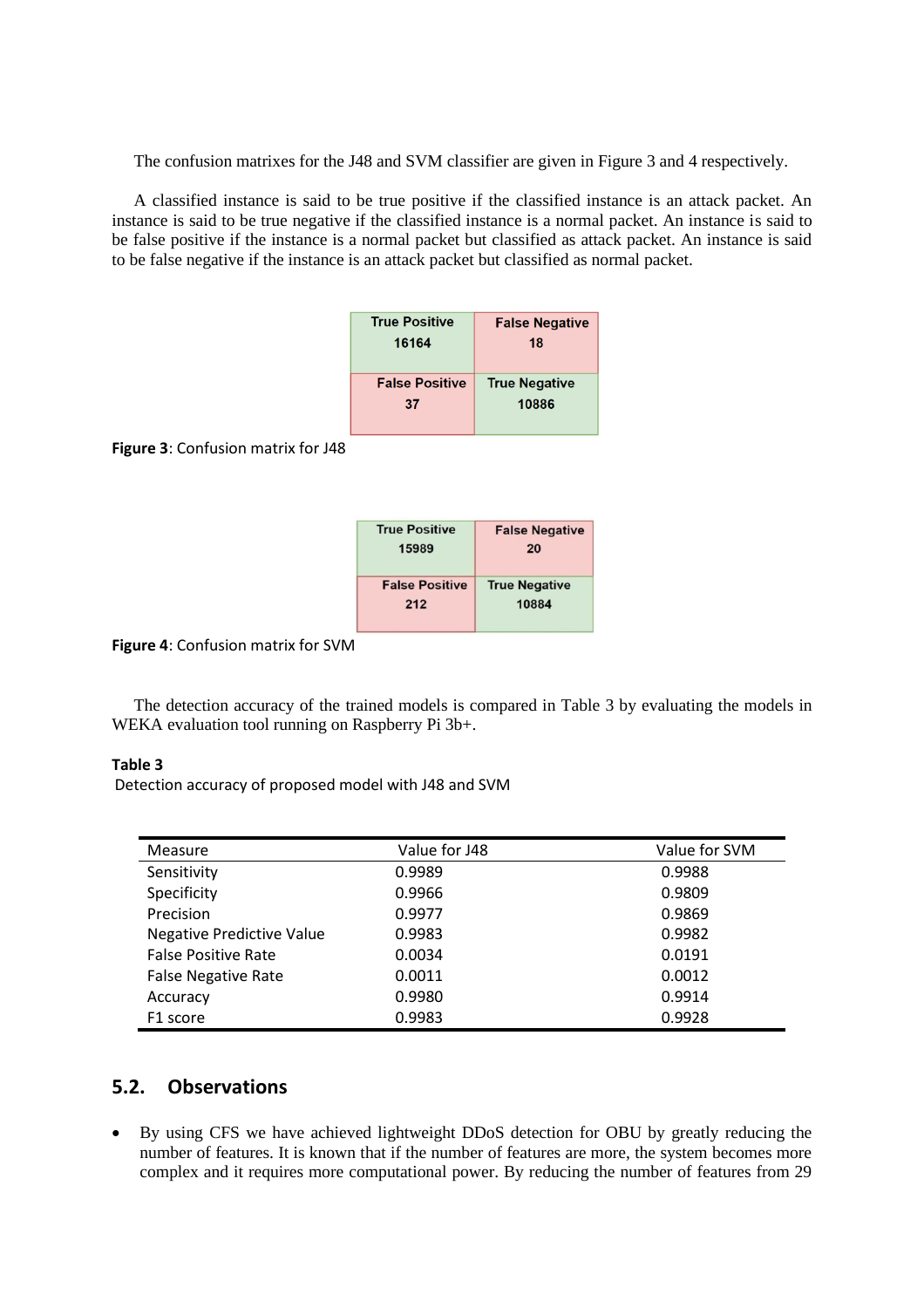to 4 we can observe that the complexity is greatly reduced and hence our system uses less power and resources for computation.

It can also be seen that the J48 classifier provided better detection accuracy when compared to SVM as the false positive rate of the J48 is much lower than the false positive rate of SVM. Hence we can say that J48 classifier can be used as the machine learning model to design the anomaly-model for the IoV.

# **6. Conclusion and future plan**

The IoV is an emerging technology and becoming a reality and due to its open network nature, it is vulnerable to cyber-attacks. In this paper, we implemented a lightweight anomaly-based DDoS detector to distinguish the network traffic from various devices to OBU in order to safeguard the OBUs. To achieve this in a lightweight scenario CFS algorithm is used for reducing the feature from the dataset we have generated using the OMNET++ simulator which has the instances for normal and UDP based DDoS flood attacks. The features are reduced from 29 to 4; these four features are used to train the machine learning Algorithms J48 and SVM on the test dataset. The models were evaluated on the WEKA evaluation tool which is installed on Raspberry pi 3b+. The models were compared according to their detection accuracy and it is evident that the J48 classifier outperformed the SVM classifier and the CFS algorithm has made the system lightweight by reducing the number of features. The applications for the proposed model can be further extended into various scenarios of the Internet of Everything (IoE) such as healthcare, smart cities, Agriculture, Industries, and irrigation. For future work, we can extend the instances in the dataset for various cyber-attacks which can be used to model an intrusion detection system for the Internet of vehicles.

# **References**

- [1] "B. B. Nie, L., Ning, Z., Wang, X., Hu, X., Li, Y., & Cheng, J. (2020). Data-Driven Intrusion Detection for Intelligent Internet of Vehicles: A Deep Convolutional Neural Network-based Method. IEEE Transactions on Network Science and Engineering.
- <span id="page-6-1"></span>[2] Srivastava, A., Gupta, B. B., Tyagi, A., Sharma, A., & Mishra, A. (2011, September). A recent survey on DDoS attacks and defense mechanisms. In International Conference on Parallel Distributed Computing Technologies and Applications (pp. 570-580). Springer, Berlin, Heidelberg.
- <span id="page-6-4"></span>[3] A. Dahiya, B. B. Gupta (2021) How IoT is Making DDoS Attacks More Dangerous?, Insights2Techinfo, pp.1
- <span id="page-6-0"></span>[4] Sherazi, H. H. R., Iqbal, R., Ahmad, F., Khan, Z. A., & Chaudary, M. H. (2019). DDoS attack detection: A key enabler for sustainable communication in internet of vehicles. Sustainable Computing: Informatics and Systems, 23, 13-20
- <span id="page-6-2"></span>[5] Dhananjay Singh (2021) Captcha Improvement: Security from DDoS Attack, Insights2Techinfo, pp.1
- <span id="page-6-3"></span>[6] Salim, M. M., Rathore, S., & Park, J. H. (2019). Distributed denial of service attacks and its defenses in IoT: a survey. The Journal of Supercomputing, 1-44.
- <span id="page-6-6"></span>[7] Gupta, B. B., Joshi, R. C., & Misra, M. (2012). ANN Based Scheme to Predict Number of Zombies in a DDoS Attack. Int. J. Netw. Secur., 14(2), 61-70.
- <span id="page-6-5"></span>[8] Jan, S. U., Ahmed, S., Shakhov, V., & Koo, I. (2019). Toward a lightweight intrusion detection system for the internet of things. IEEE Access, 7, 42450-42471.
- <span id="page-6-8"></span>[9] Laisen Nie, Yongkang Li, and Xiangjie Kong. 2018. Spatio-Temporal Network Traffic estimation and Anomaly Detection Based on Convolutional Neural Network in Vehicular Ad-Hoc Networks. IEEE Access 6 (2018), 40168–40176.
- <span id="page-6-7"></span>[10] Chhabra, M., Gupta, B., & Almomani, A. (2013). A novel solution to handle DDOS attack in MANET. Journal of Information Security Vol. 4 No. 3 (2013) , Article ID: 34631 , 15 pages DOI:10.4236/jis.2013.43019